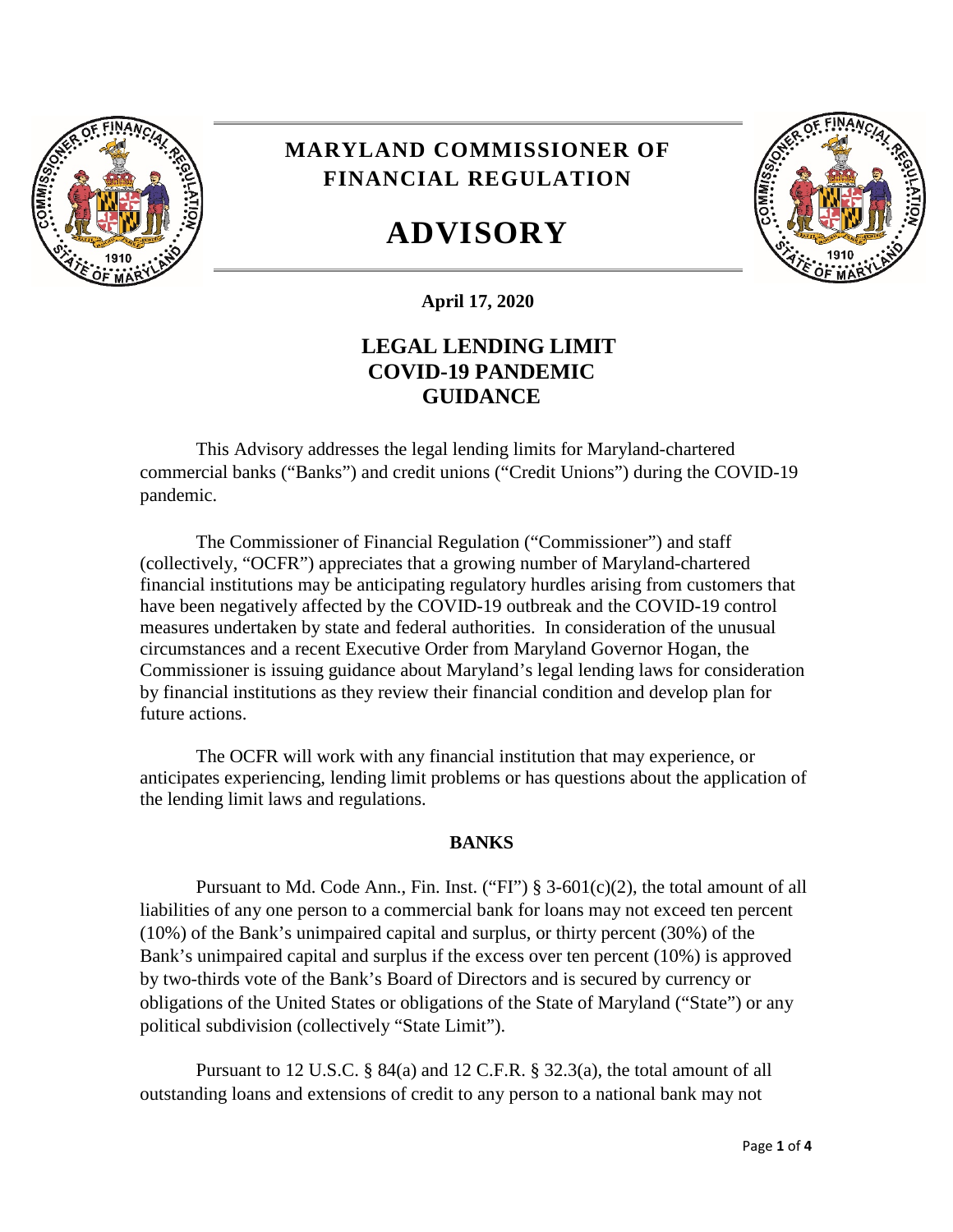exceed fifteen percent (15%) of the national bank's unimpaired capital and surplus, and the total outstanding loans and extensions of credit to any one person to a national bank that has a perfected security interest in readily marketable collateral that has a current market value of at least one hundred percent (100%) of the amount of the loan that exceeds the fifteen percent (15%) limit may not exceed ten percent (10%) of unimpaired capital and surplus (collectively "Federal Limit").

Pursuant to FI § 5-504(b), the Commissioner of Financial Regulation ("Commissioner") may grant approval to Banks to engage in any additional activity, service or other practice that national banking associations may engage in under federal law, subject to the Commissioner determining that the approval: (1) is reasonably required to protect the welfare of Maryland's general economy and of banking institutions, or (2) is not detrimental to the public interest or to banking institutions. The Commissioner's approval must impose the same conditions that federal law requires or permits as to national banking associations.

On January 13, 2013, the Commissioner issued a Wildcard Lending Limit Declaratory Ruling (the "Ruling"), which, inter alia, stated the Commissioner's determination that allowing Banks to elect the Federal Limit "is reasonably required to protect the welfare of the Banks, and is not detrimental to the public interest or to Banks". Accordingly, the Commissioner:

- 1. Approved Banks' election of the Federal Limit to the same extent and subject to the same conditions as permitted for national banking associations;
- 2. Prohibited Banks from making simultaneous dual election of the State Limit and Federal Limit;
- 3. Required that the Banks' election must apply to all general lending practices, policies, and applicable activities; and
- 4. Required any changes in the election to be approved by the Banks' Board of Directors, with the approval documented in the boards' meeting minutes, and notification given to the Commissioner.

On March 21, 2020, the President of the United States signed the Coronavirus Aid, Relief, and Economic Security Act ("CARES Act"). Pursuant to Section 4011(a)(2) and (b) of the CARES Act, the Comptroller of the Currency ("Comptroller") may by order exempt any transaction or series of transactions from the requirements of the Federal Limit upon a finding by the Comptroller that such an exemption is in the public interest and otherwise consistent with the purposes of 12 U.S.C. § 84.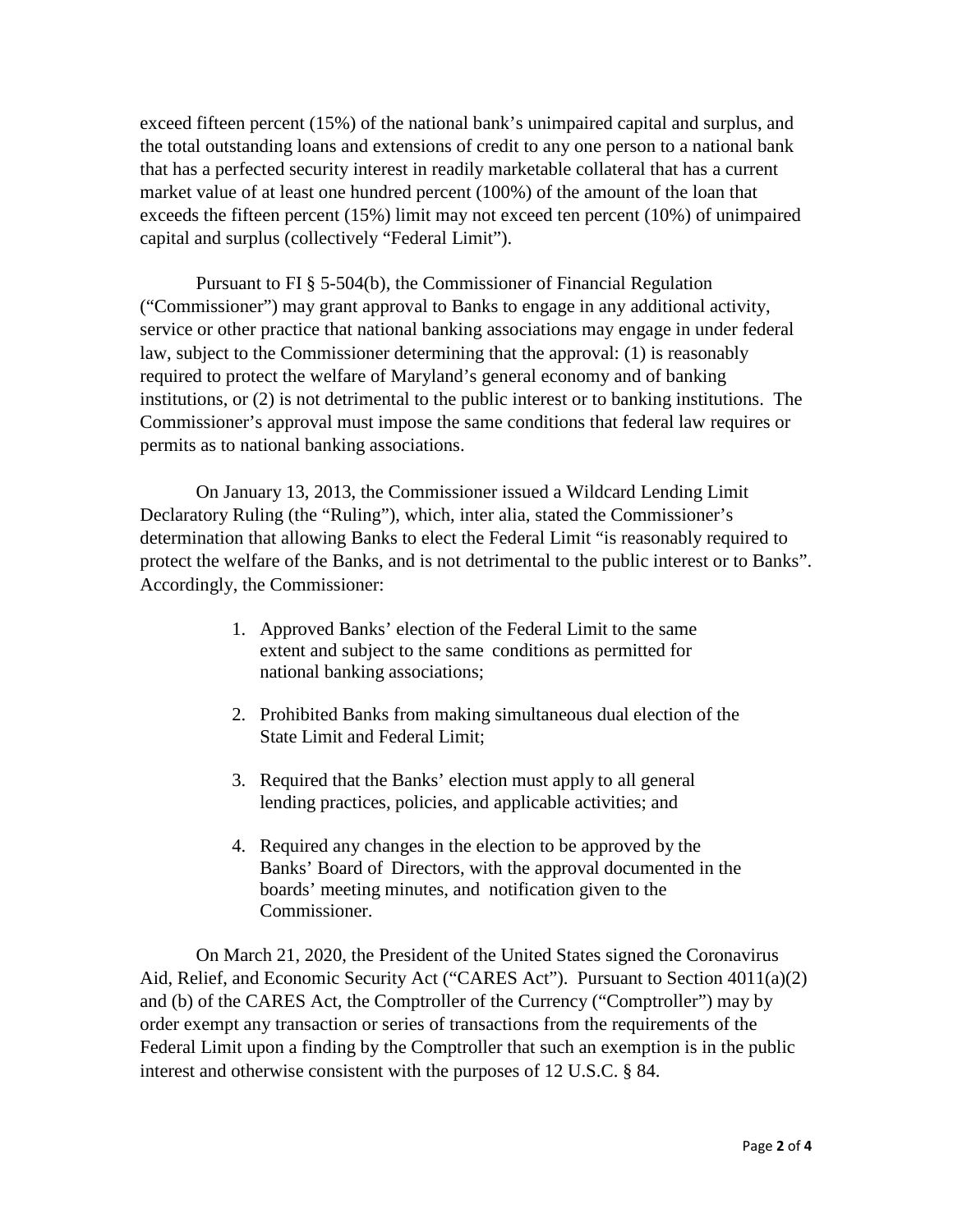On April 3, 2020, the Governor of Maryland issued the ORDER OF THE GOVERNOR OF THE STATE OF MARYLAND NUMBER 20-04-03-01, amending and restating the Order dated March 16, 2020 ("Order"), in which the Governor found that inter alia, the spread of COVID-19 is likely to result in loss of work and loss of income for some residents of Maryland and likely to also result in loss of business and income for some businesses in Maryland, which may impact their ability to pay for rental real estate. In Section VI of the Order, the Governor granted the Commissioner the authority to suspend any provision of the State Limit upon request by a Bank, to allow the Bank to engage in a series of transactions exceeding the State Limit if the Commissioner finds that doing so would not reasonably be expected to impair the safety or soundness of the Bank.

According to the terms of the Ruling, Banks are prohibited from making simultaneous dual elections. Banks must elect to follow either the Maryland Limit or the Federal Limit; they may not follow both. Banks that may be considering seeking relief from the State Limit or that are considering a change to their election are encouraged to contact the OCFR to discuss their plans and the implications of and procedures for changing their election prior to taking any actions. At a minimum, a Bank that has elected to follow the Federal Limit and seeks to change its election, must have the election change approved by the Bank's Board of Directors, the approval must be documented in the Board's meeting minutes, and notification of the change must be given to the Commissioner.

In order to maintain parity with national banks and effectuate the intent of the Order for Banks that have elected the Federal Limit, the Commissioner has determined that exemptions to the Federal Limit found to be in the public interest and consistent with 12 U.S.C. § 84 by the Comptroller would not be reasonably expected to impair the safety and soundness of Banks that are well-capitalized or adequately-capitalized within the meaning of 12 U.S.C. § 1831o and its implementing regulations. Accordingly, to the extent that the Comptroller issues guidance for national banks concerning the identification of transactions or series of transactions that are exempt from the Federal Limit and conditions for such exemptions, the Commissioner hereby determines that the Comptroller's exemptions are reasonably required to protect the welfare of the Banks, and are not detrimental to the public interest or to Banks that are well-capitalized or adequately-capitalized within the meaning of 12 U.S.C. § 1831o and its implementing regulations. The Commissioner imposes the same conditions on the exemptions imposed by the CARES Act and the Comptroller.

#### **CREDIT UNIONS**

Pursuant to FI § 6-604, the total amount of all loans made directly or indirectly to any member by a Credit Union may not exceed ten percent (10%) of the Credit Union's total assets ("Total Credit Union Limit"). Pursuant to COMAR 09.03.01.14D(4)(a), the aggregate amount of outstanding member business loans (defined at COMAR